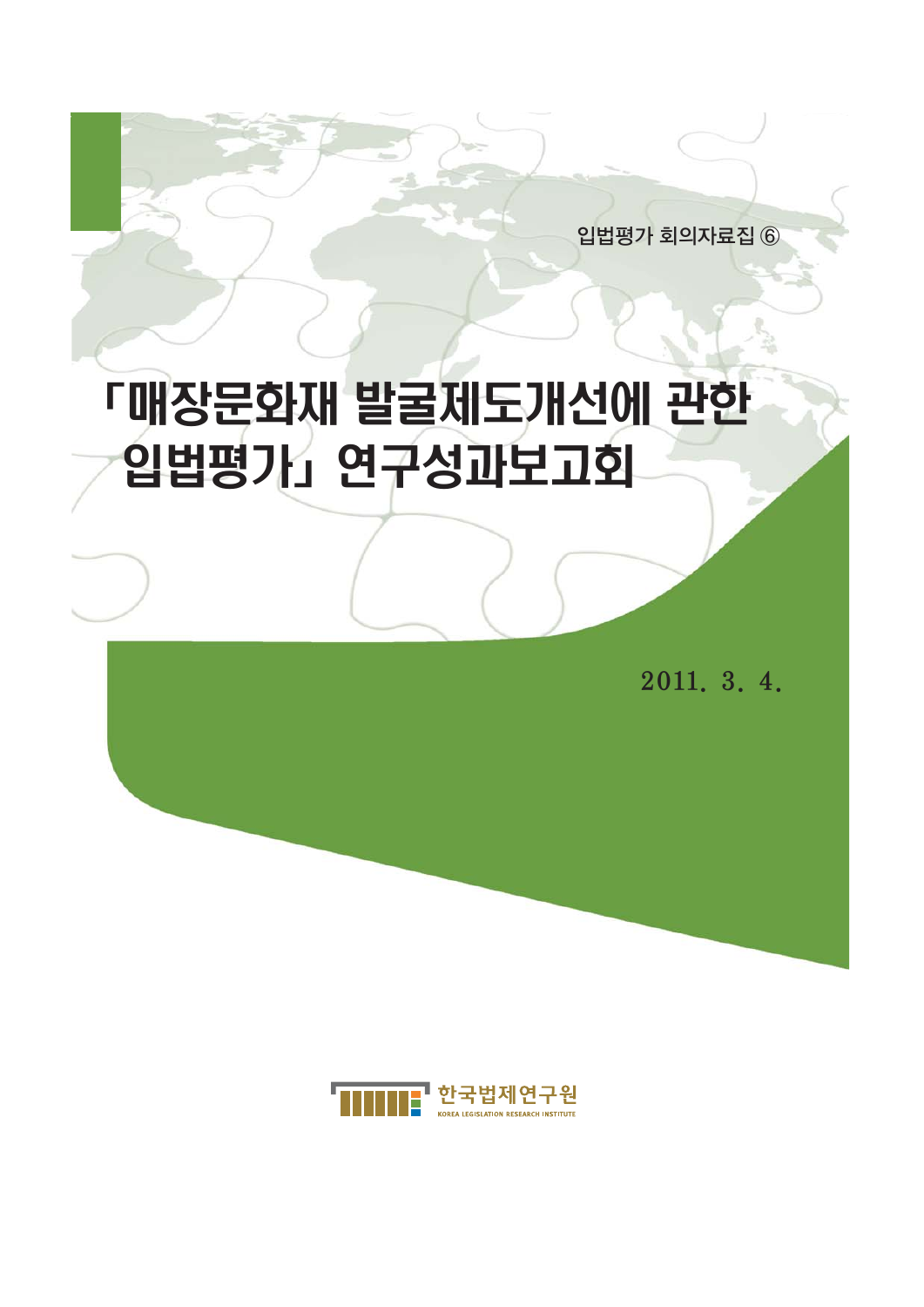입법평가 회의자료집 6

## 「매장문화재 발굴제도개선에 관한 입법평가」 연구성과보고회

2011. 3. 4.

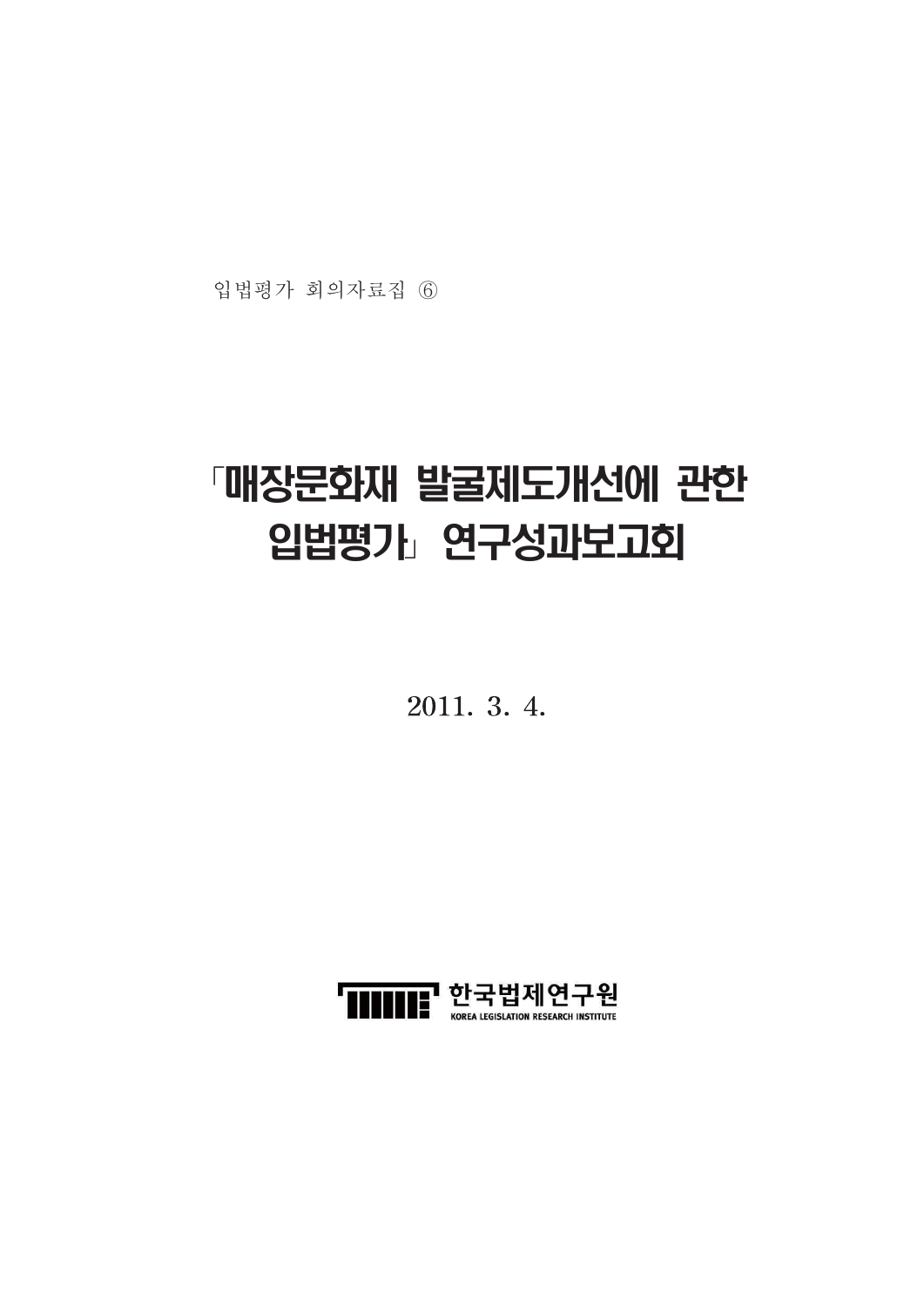| 회의 일정                                                                                                                                                                                                                                                                                                                                           |
|-------------------------------------------------------------------------------------------------------------------------------------------------------------------------------------------------------------------------------------------------------------------------------------------------------------------------------------------------|
| □ 목 적 : 최종보고서 요약 및 시사점 도출 논의<br>정책반영 및 추진방향 논의                                                                                                                                                                                                                                                                                                  |
| □ 일 시 : 2011년 3월 4일(금), 11:00-12:30                                                                                                                                                                                                                                                                                                             |
| □ 장 소 : 한국법제연구원 대회의실                                                                                                                                                                                                                                                                                                                            |
| □ 참석자                                                                                                                                                                                                                                                                                                                                           |
| 1) 원 외<br>박순발(충남대학교 고고학과 교수)<br>황권순(문화재청 발굴제도과 사무관)<br>이주헌(문화재청 발굴제도과 학예연구관)<br>최민정(한국문화재조사연구기관협회 연구원)<br>정상우(인하대학교 사회교육과 교수)<br>장경호(인하대학교 사회교육과 교수)<br>변철희(인하대학교 문화경영학과 강사)<br>최 혁(정림사지박물관 학예사)<br>2) 원 내<br>이순태(입법평가연구센터장)<br>박종원(입법평가연구센터 부연구위원)<br>윤광진(입법평가연구센터 부연구위원)<br>윤계형(입법평가연구센터 부연구위원)<br>장민선(입법평가연구센터 부연구위원)<br>조영기(입법평가연구센터 초청연구원) |
| 김현수(입법평가연구센터 초청연구원)<br>원소연(입법평가연구센터 초청연구원)<br>배건이(입법평가연구센터 연구지원)<br>정진성(입법평가연구센터 연구인턴)<br>강명원(입법평가연구센터 연구인턴)<br>이진홍(입법평가연구센터 연구인턴)                                                                                                                                                                                                              |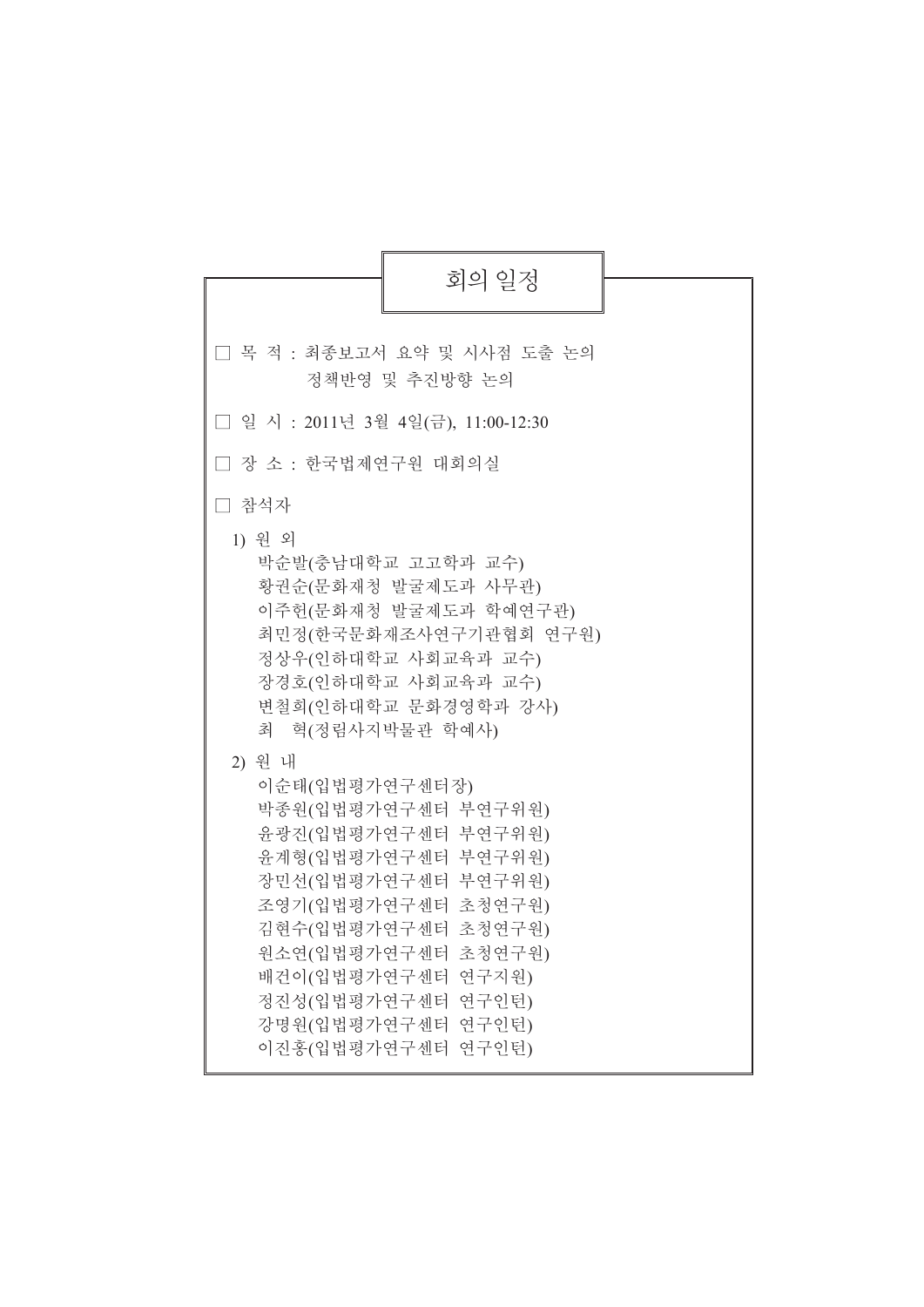| 목 차 |  |
|-----|--|
|     |  |

| Ⅱ. 주요내용<br>1. 대안설정 …………………………………………………………………………… 12<br>2. 현황 및 법령분석 ………………………………………………………………… 13<br>3. 경제성분석 ……………………………………………………………………… 14 |
|---------------------------------------------------------------------------------------------------------------------------------------------|
| 4. 전문가의견조사 …………………………………………………………………… 16<br>Ⅲ. 대안제시 ……………………………………………………………………………………… 18                                                    |
|                                                                                                                                             |
|                                                                                                                                             |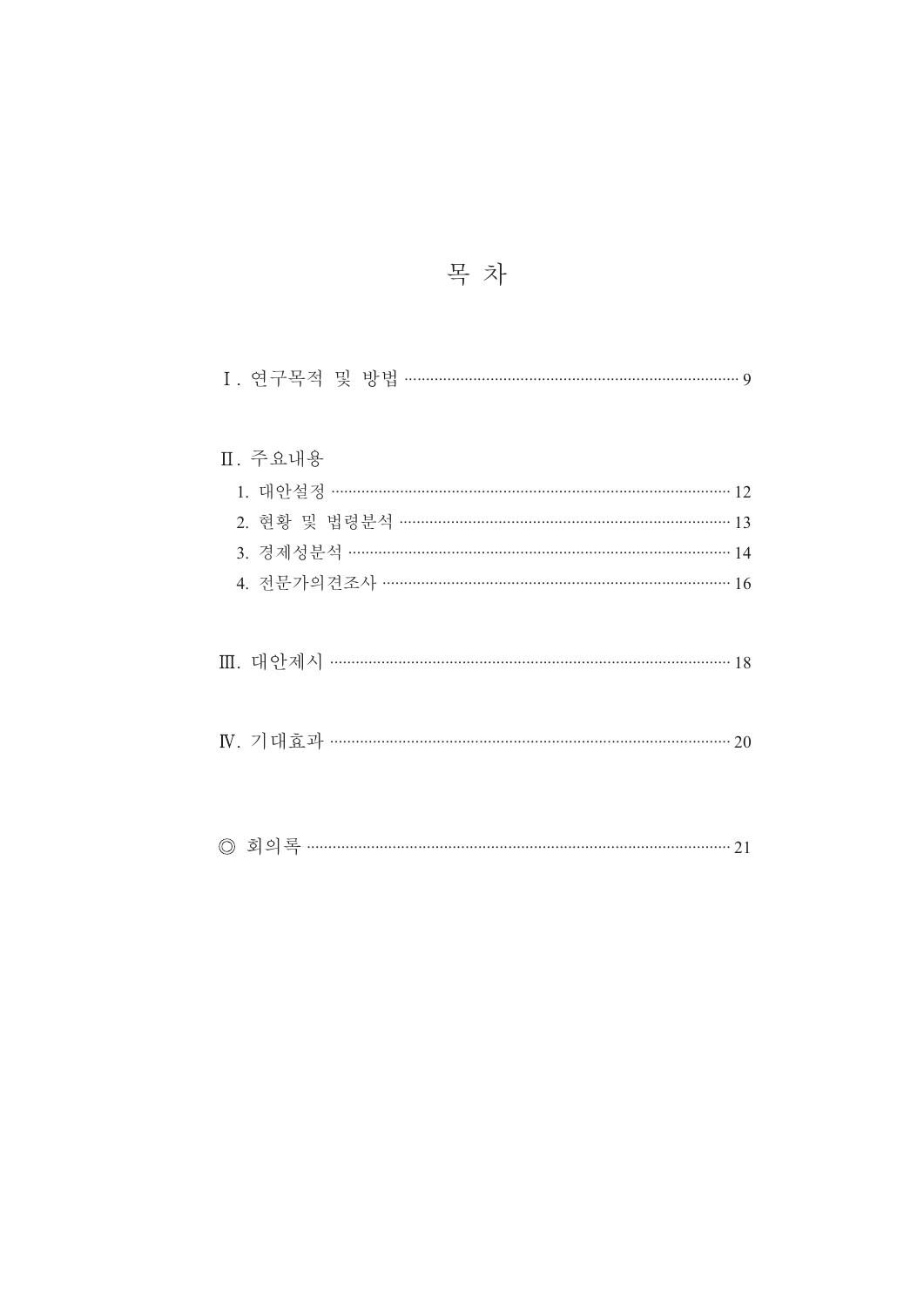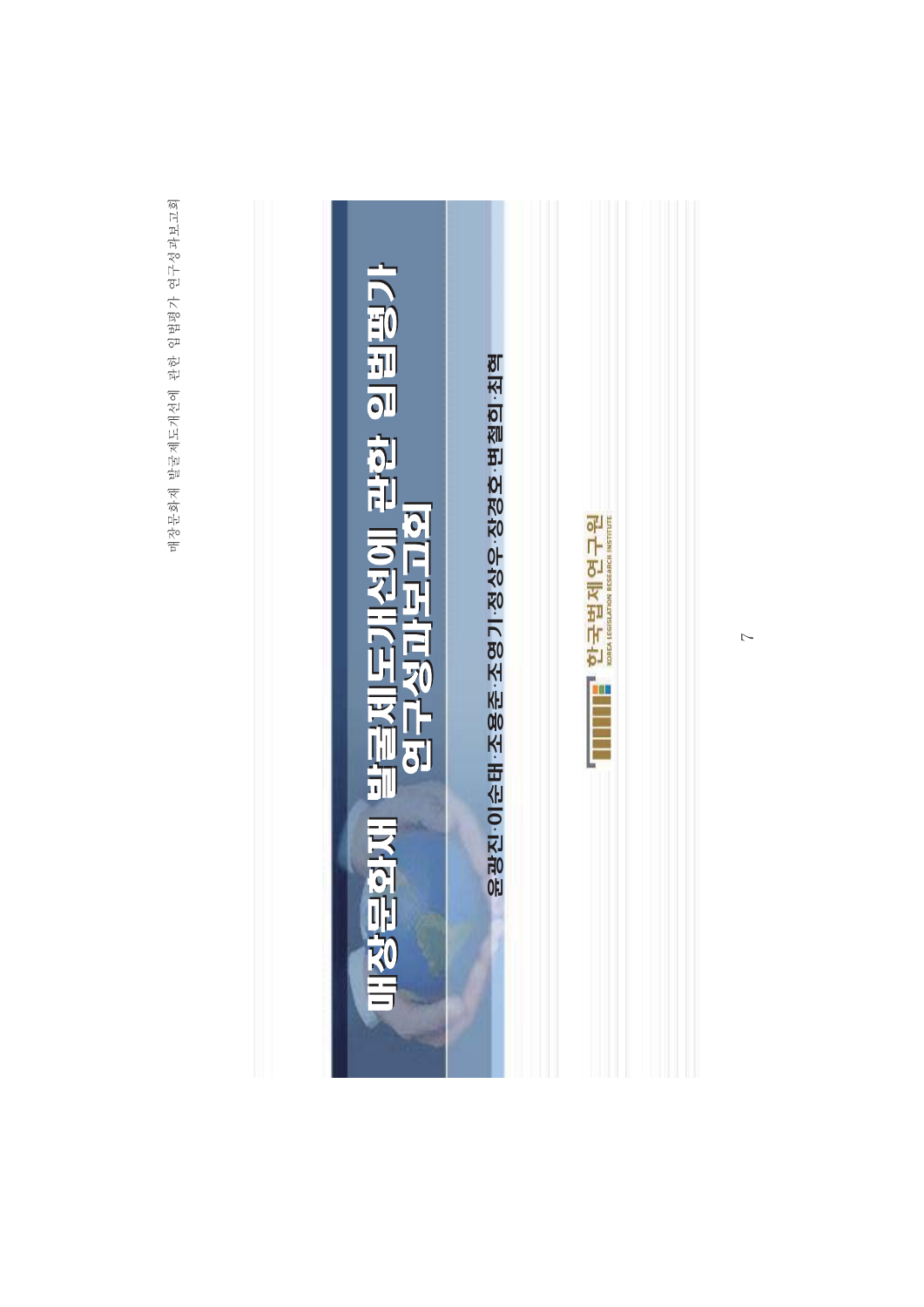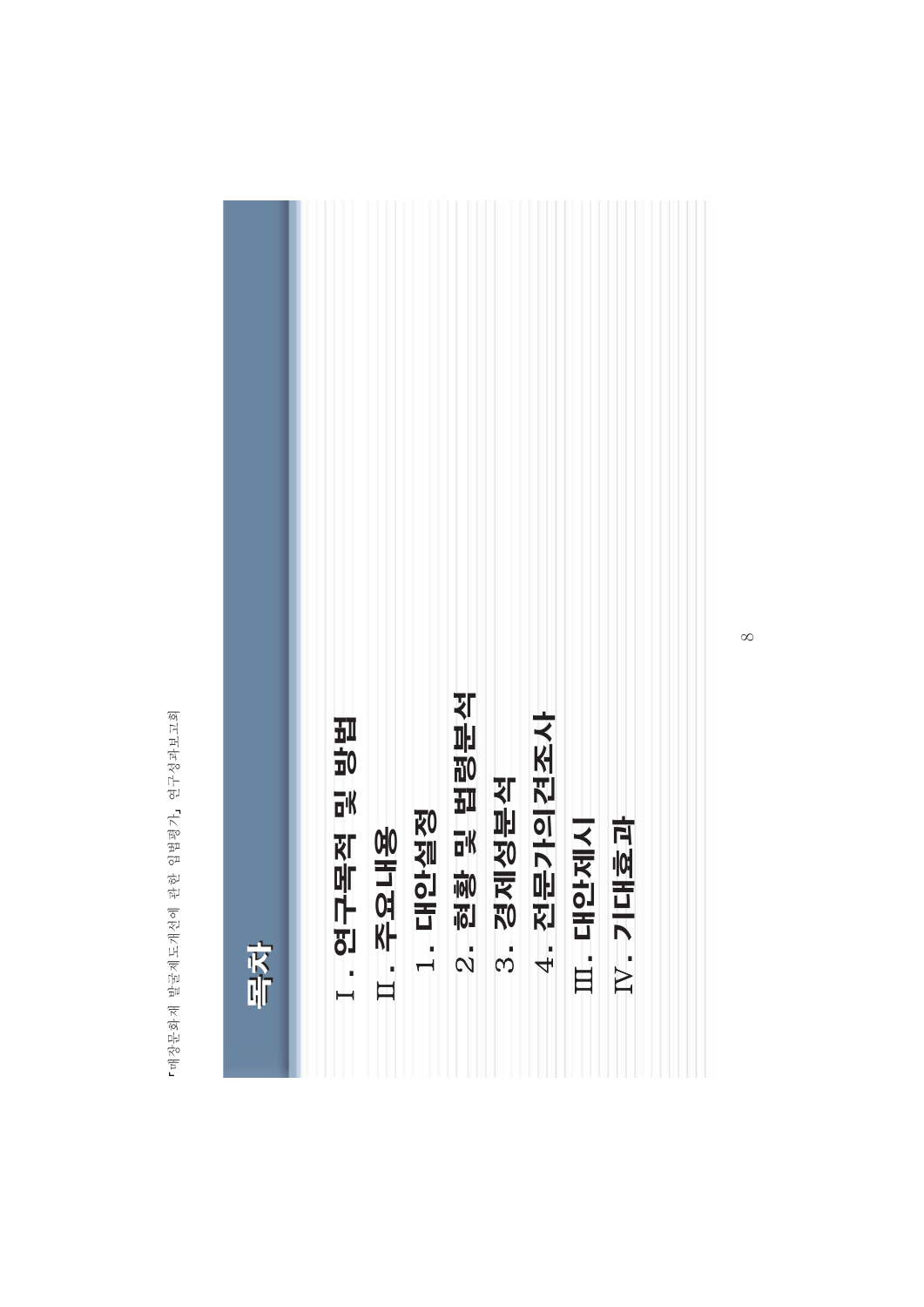## 경제발전과 이에 따른 국토개발은 개발행위를 증대시켰고, 1999년 영역에 있어 국가가 부담해야 할 부분을 민간의 영역으로 돌리려는<br>경향이 있어 이에 대한 개선이 요구되는 실정임. 문화재보호법의 개정으로 일정한 범위(3만㎡)의 건설공사 문화재<br>지표조사가 의무화 되면서, 발굴수요와 공급의 심각한 불균형으로<br>건설공사 추진지연과 사적 부담 증가 그리고 조사 신뢰성 저하 등 장문화재조사가 사업시행자와 조사기 개이 계을되 문화재보호법은 법제정 이후 문화유산의 보전과 국민의 문화유산<br>향유에 지대한 공헌을 하였으나 매장문화재의 보호와 문화재발굴 매장문화재의 조사 수요보다 상대적으로 조사기관이 부족하고 매 면서 이에 따른 조사결과 보고서의 객관성, 조사비용의 투명성과<br>도덕성 등의 논란이 야기되고 있음. 연구목적 및 방법 각종 민원이 증가됨. ¢  $\mapsto$  $\bullet$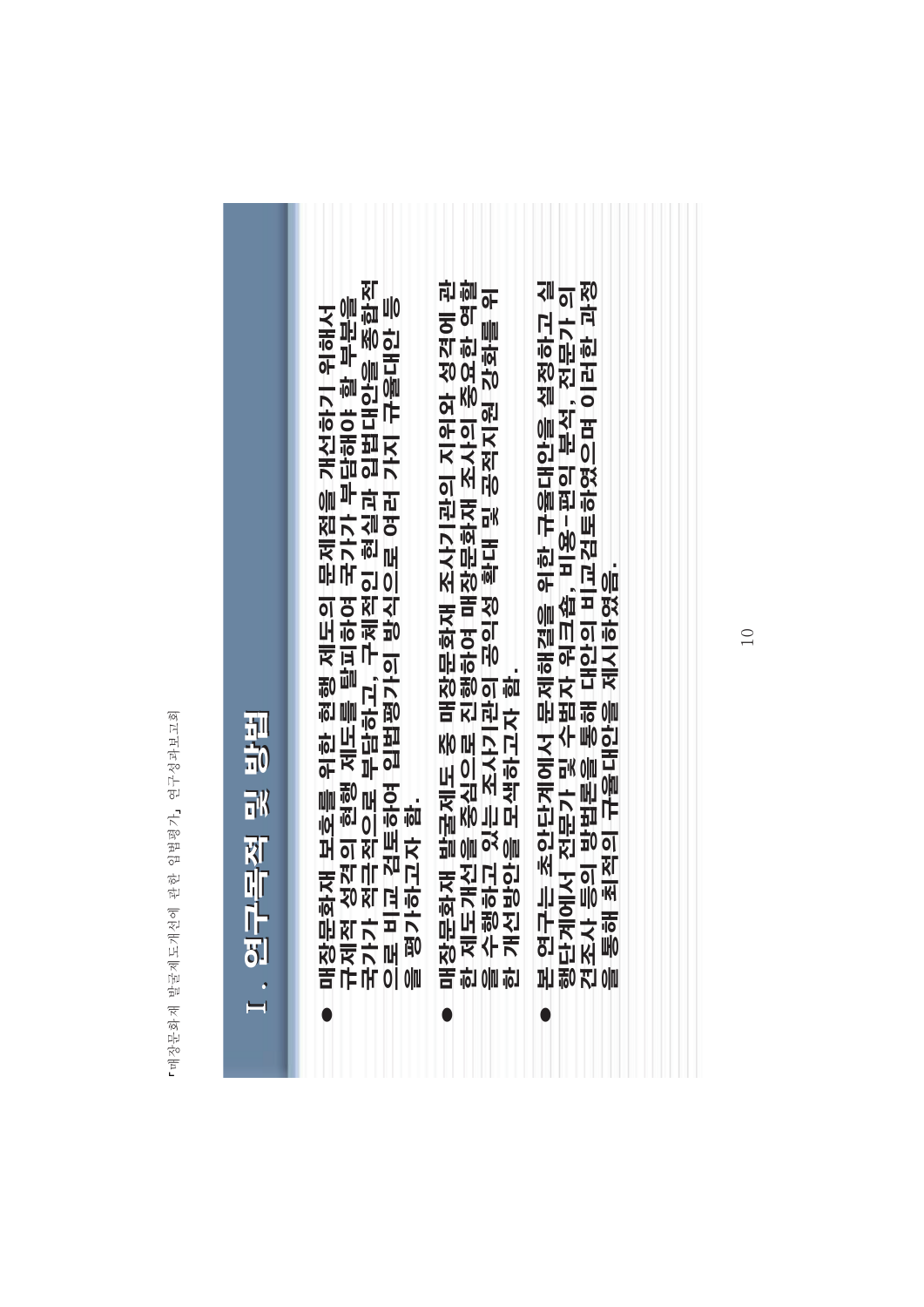| 工 辛旦山名                                   |  |
|------------------------------------------|--|
|                                          |  |
| 안실정<br>舌<br>$\frac{1}{1}$                |  |
| 및 법령분석<br>19<br>$\overline{\mathcal{N}}$ |  |
| 경제성분석<br>က်                              |  |
| 전문가의견조사<br>$\frac{1}{4}$                 |  |
|                                          |  |
|                                          |  |

 $\overline{11}$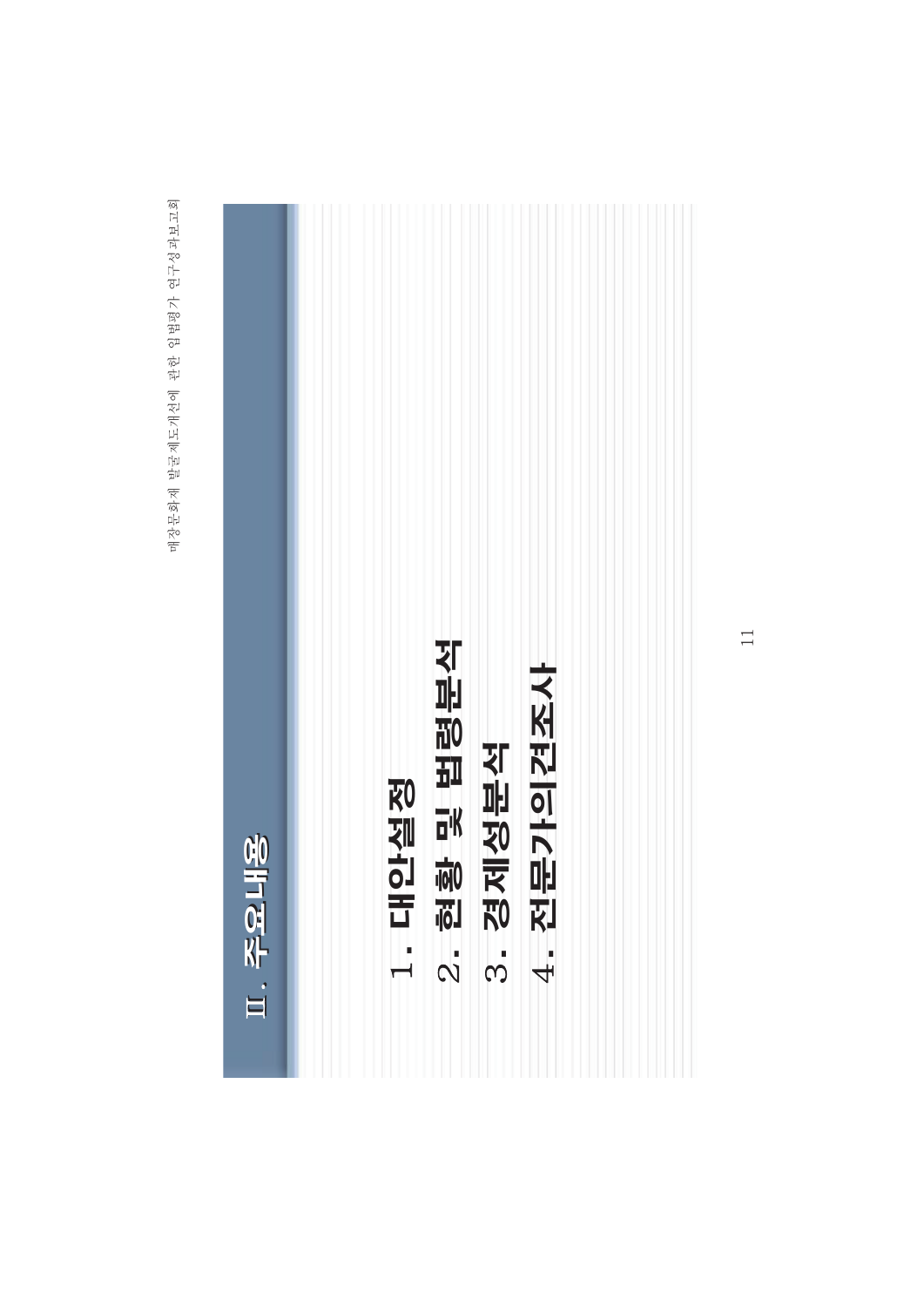| 를 유지하면서(시장에 의한 조정) 발굴조사기관을 국가<br>'되(국가지원), 발굴조사기관의 전문성, 투명성, 객관성을<br>위해 감리제를 시행하거나 감독을 강화하는 방안이며 감<br>'할 특수법인을 구상할 수도 있음.(광의의 준공영제)<br>규율대안 2를 기본으로 하되 국가가 일정 부분 지표조사를 중심으<br>로 시행하는 것으로 국가와 발굴조사기관이 역할을 분담하는 것임<br>접 지표조사와 발굴조사를 시행하는 것으로 현재의 문화<br>지방자치단체, 또는 국립문화재연구소 산하에 발굴조사<br>· 별도의 공단이나 정부출연기관으로 설립하는 방안임.<br>1. 대안설정<br>규율대안 2<br>국가가 직접<br>재청 또는 지<br>기관 또는 발<br>ო<br>┯<br>규율대안 1<br>현행 제도를<br>각 지원하다<br>확보하기 위<br>나울대안 |
|-----------------------------------------------------------------------------------------------------------------------------------------------------------------------------------------------------------------------------------------------------------------------------------------------------------------------------------------------------------------------------------------------------------------------------------|
|-----------------------------------------------------------------------------------------------------------------------------------------------------------------------------------------------------------------------------------------------------------------------------------------------------------------------------------------------------------------------------------------------------------------------------------|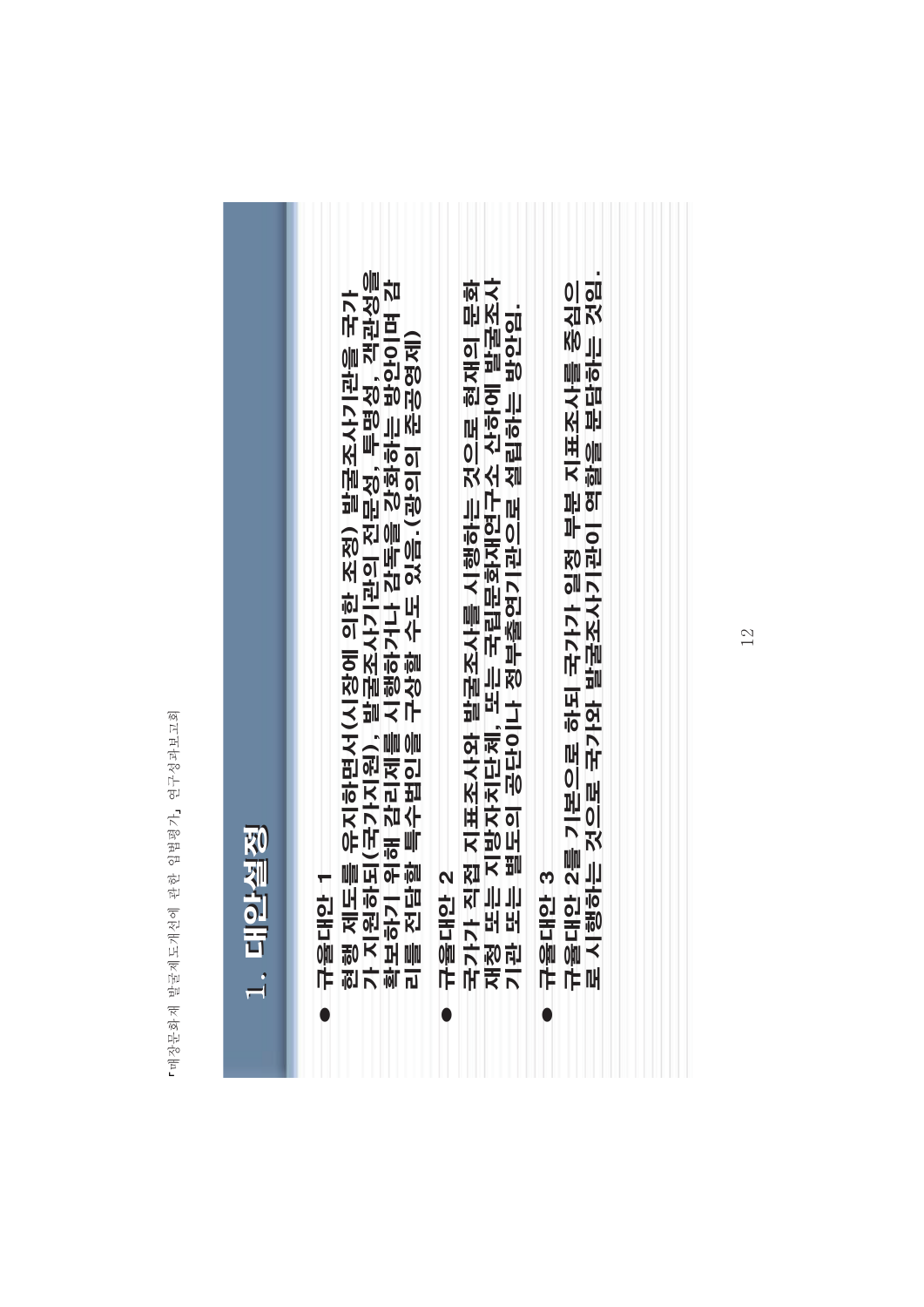| 对叫        |  |
|-----------|--|
| 10<br>11  |  |
|           |  |
| 祁         |  |
| ले)<br>हो |  |
|           |  |
| $\vec{N}$ |  |

- 민간 매장문화재 조사기관은 국토개발행위의 증가 등의 조사수요<br>증가에 따라 급속도로 설립되어 현재 매장문화재조사의 80%이상<br>을 담당하고 있고 대부분 비영리기관인 재단법인 형태로 일정한 기<br>준을 갖춰 문화재청에 등록되어 있으며 조사인력 및 기관의 부족으<br>로 사업추진지연, 도덕성 문제 등이 제기되고 있음.  $\bullet$
- 매장문화재관련 법령은 매장문화재의 원형류 대장문 개선이 필요하다. 이러한 문제점을 해결하기 위해 발굴조사를 직접<br>시행하거나 해당 기관에 대한 지원이 필요한 실정임. 화재를 효율적으로 보호.조사 및 관리하는 것을 목표로 하고 있다. 매장문화재 조사의 민간영역에서 부담과 조사기관의 전문성, 투명 성, 수요공급간의 격차로 인한 사업추진 문제, 문화재 조사비용의<br>부담과 조사 후 보존대상 토지 등에 대한 국가의 지원 등의 문제점 Ö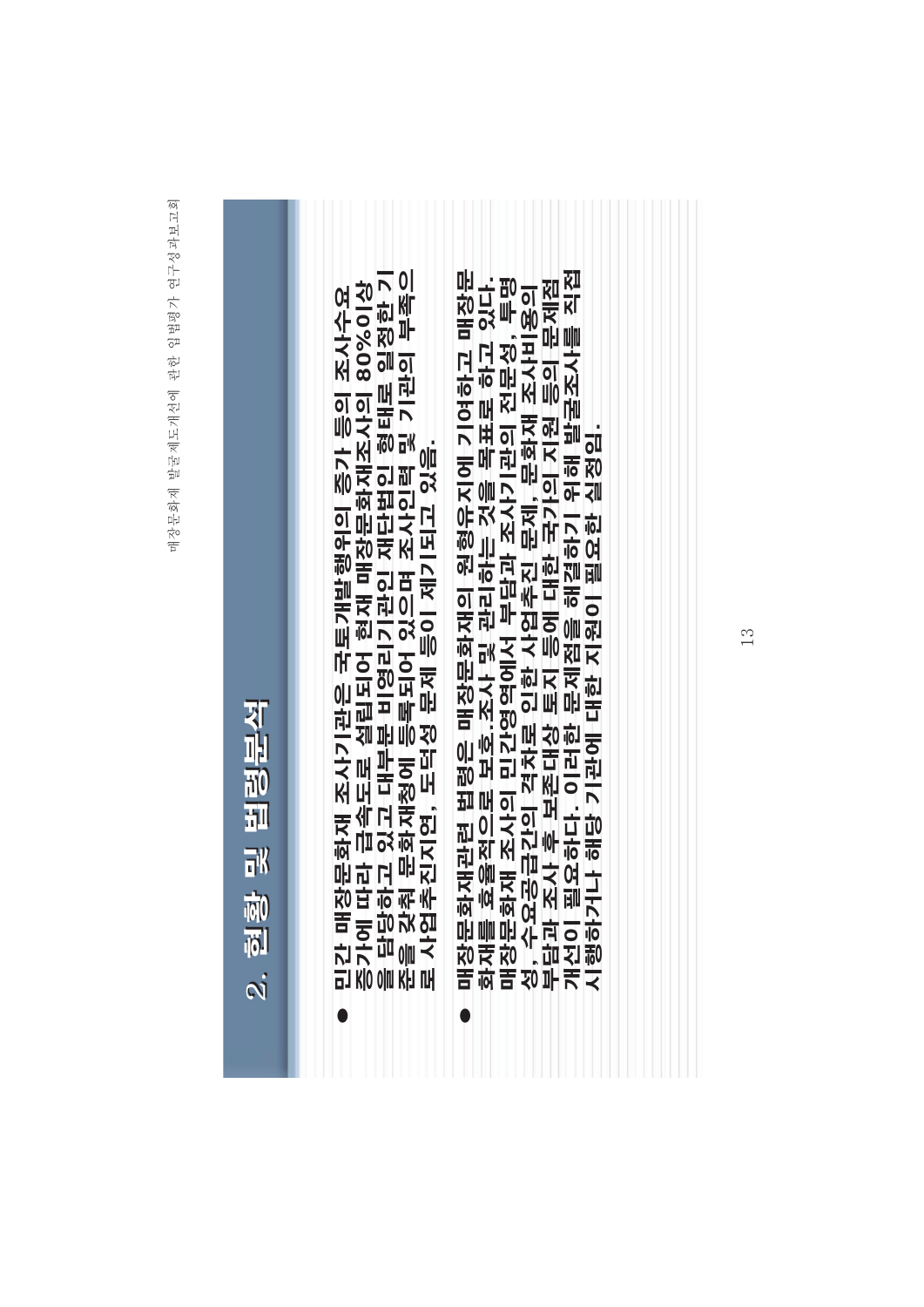| ηU                      |
|-------------------------|
| FÍ                      |
|                         |
| 연구성과보.                  |
|                         |
|                         |
|                         |
|                         |
| 7                       |
| $\mathbb{F}^{\circ}$    |
|                         |
| 파군<br>대학                |
|                         |
| 한                       |
|                         |
|                         |
|                         |
|                         |
| स्रे                    |
| 兲                       |
|                         |
| ij                      |
| $\frac{1}{\mathcal{R}}$ |
|                         |
| 山宝                      |
| ₹                       |
|                         |
|                         |
|                         |
| 매장문화                    |

| г           |
|-------------|
| r<br>Ĝ<br>Í |

- 3,255억 원인 반면 소요비용은 사회 전체적으로 328억 원으로 비용에 비해 그 편익이 더 크다고 볼 수 있다. 규율대안 1에서 명시적으로 정부가 얻는 편익의 증대는 없는데 반해 정부가 부담하는 비용은 440억 원이기 때문에 정부의 부담이 증가할 수 있다. 그러나<br>용은 440억 원이기 때문에 정부의 부담이 증가할 수 있다. 그러나<br>용은 440억 원이기 때문에 정부의 부담이 증가할 수 있다. 규율대안 1을 통해 기대할 수 있는 편익은 사회 전체적으로 적어도
- 규율대안 2를 기대할 수 있는 편익은 사회 전체적으로 적어도<br>7,641억 원인 반면 소요비용은 사회 전체적으로 628억 원으로 비용에 비해 그 편익이 더 크다고 볼 수 있다. 규율대안 2에서 명시적<br>용에 비해 그 편익이 더 크다고 볼 수 있다. 규율대안 2에서 명시적<br>오로 정부가 얻는 편익이 증대는 없는데 반해 정부가 부담하는 비<br>오로 정부가 얻는 편의이 증대는 없는데 반해 정부가 부담하는 비  $\mathsf{L}$ 원으로 3,103억 2,265억 원인 반면 정부의 부담은 감소됨  $\overline{\mathcal{L}}$ 의 편익은 차이가다.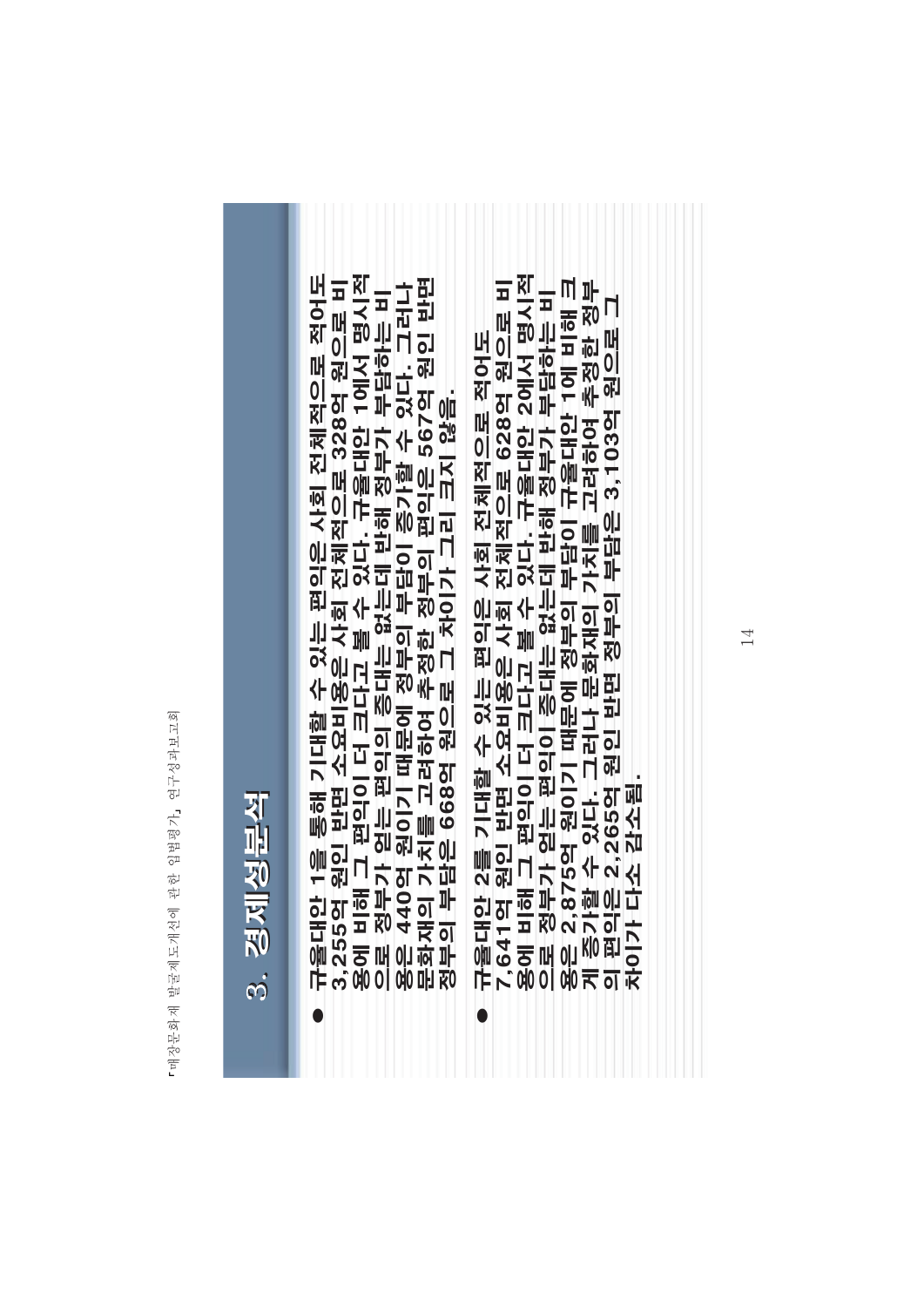| Ч      |
|--------|
| j<br>į |

- 규율대안 3을 통해 기대할 수 있는 편익은 사회 전체적으로 적어<br>도 6,507억 원인 반면 소요비용은 사회 전체적으로 278억 원으로<br>비용에 비해 그 편익이 더 크다고 볼 수 있다. 규율대안 3에서 명<br>시적으로 정부가 얻는 편익이 증대는 없는데 반해 정부가 부담하<br>는 비용은 512억 원으로 정부의 부담이 규율대안 1에 비해 크지<br>단 구율대안 2에 비해서는 작다. 문화재의 가치를 고려하여 추정<br>
	- 의 비용이 가장 많은 반면 공공재의 특성을 고려하여 편익을 살펴<br>보면 반대로 규율 대안 2의 편익이 가장 크고 규율 대안 1의 편익<br>이 가장 작으며 절충안이라고 할 수 있는 규율 대안 3의 경우에는<br>그 중간에 해당하는 결과가 도출됨. ⇒ 기회비용 측면에서 규율 대안 1의 비용이 가장 적고 규율 대안 2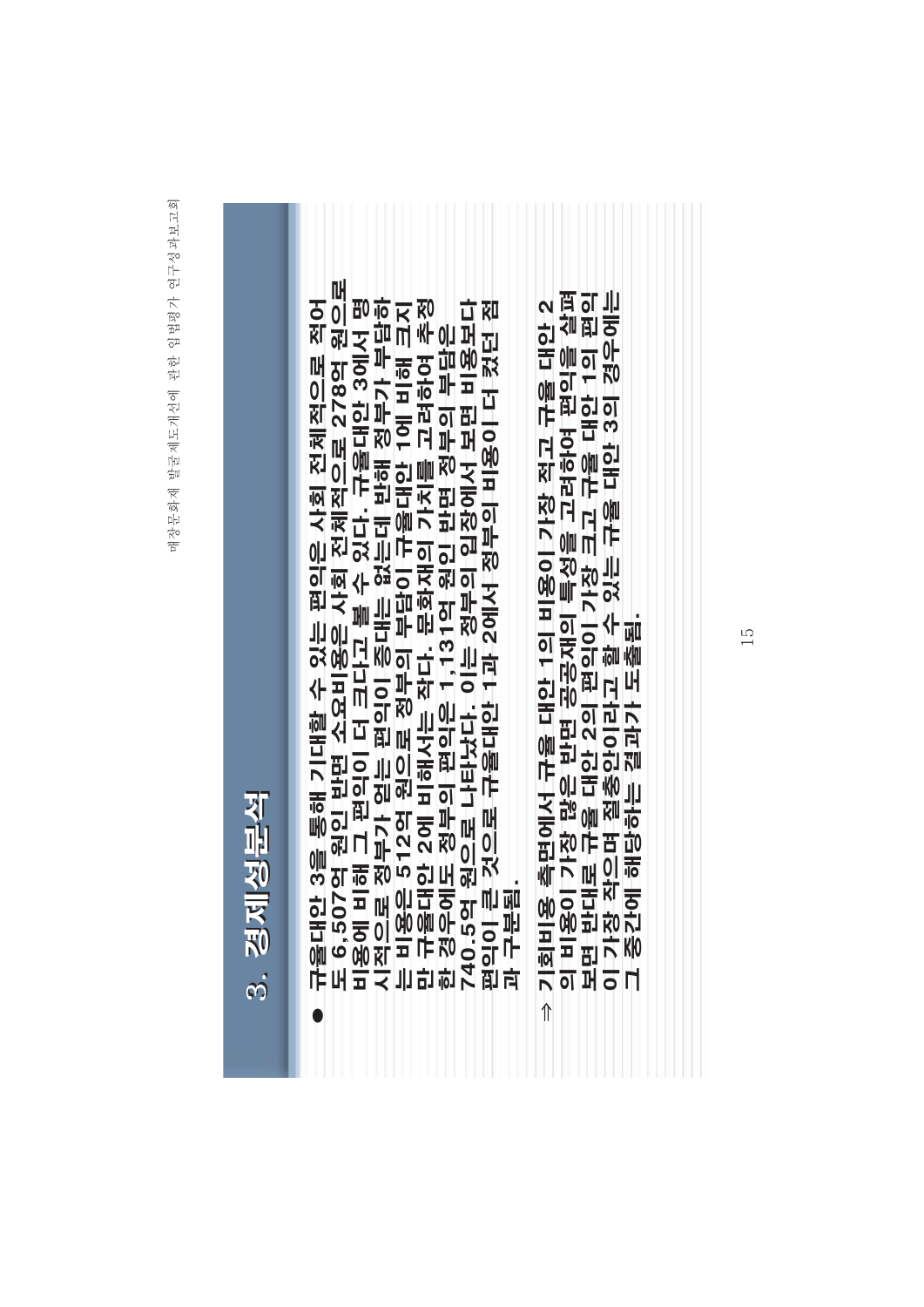| 网<br>FÌ<br>성과보.<br>연구스                         |  |
|------------------------------------------------|--|
| $\overline{\tau}$<br>Bo<br>Bo<br>담<br>고구<br>고구 |  |
| 관한                                             |  |
| 도개선에<br>$\overline{\mathcal{R}}$<br>咖<br>前     |  |
| Ħ<br>荷<br>마<br>$\vec{\pi}$<br>Ē                |  |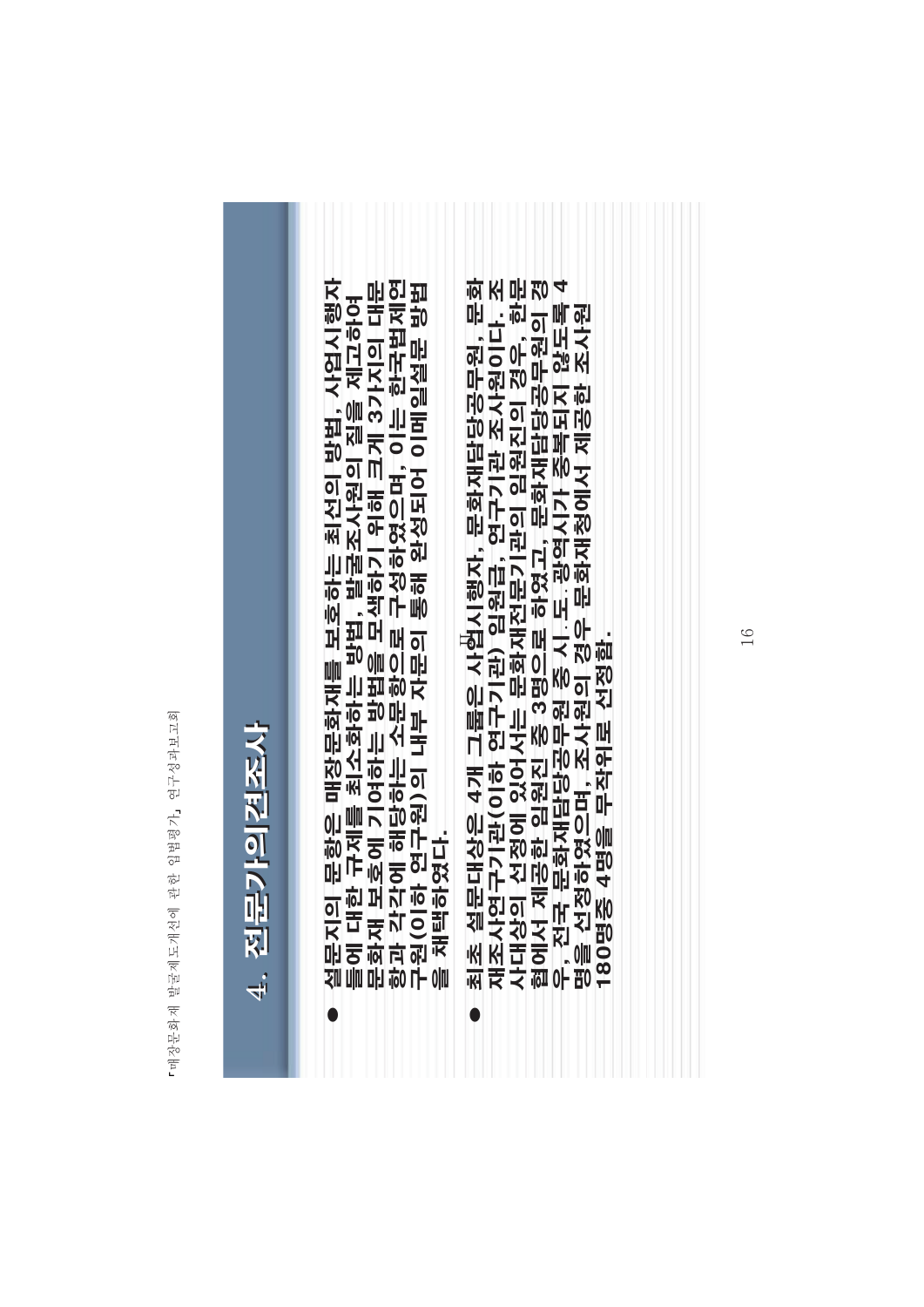## 전문가 의견조사 대상자들은 현행의 제도에 관해 대부분 불만족스<br>러운 태도를 보이면서도 그룹별로 발굴기관의 공공기관화 또는 준<br>공공기관화에 대한 입장에 극명하게 나누어짐. 는 경우 발생할 수 있는 장단점과 특히 보완되어야 할 점이 있음을 다만 국가가 일정하게 책임을 부담하면서도 현행 발굴조사기관과<br>협력체계를 구축할 수 있는 규율대안 3이 각 그룹 간에 있어 수용<br>기능성이 가장 높은 것으로 평가되며, 어떠한 규율대안을 채택하 <u>진문가의견조사</u> 예상해볼 수 있음.  $\overline{4}$  $\bullet$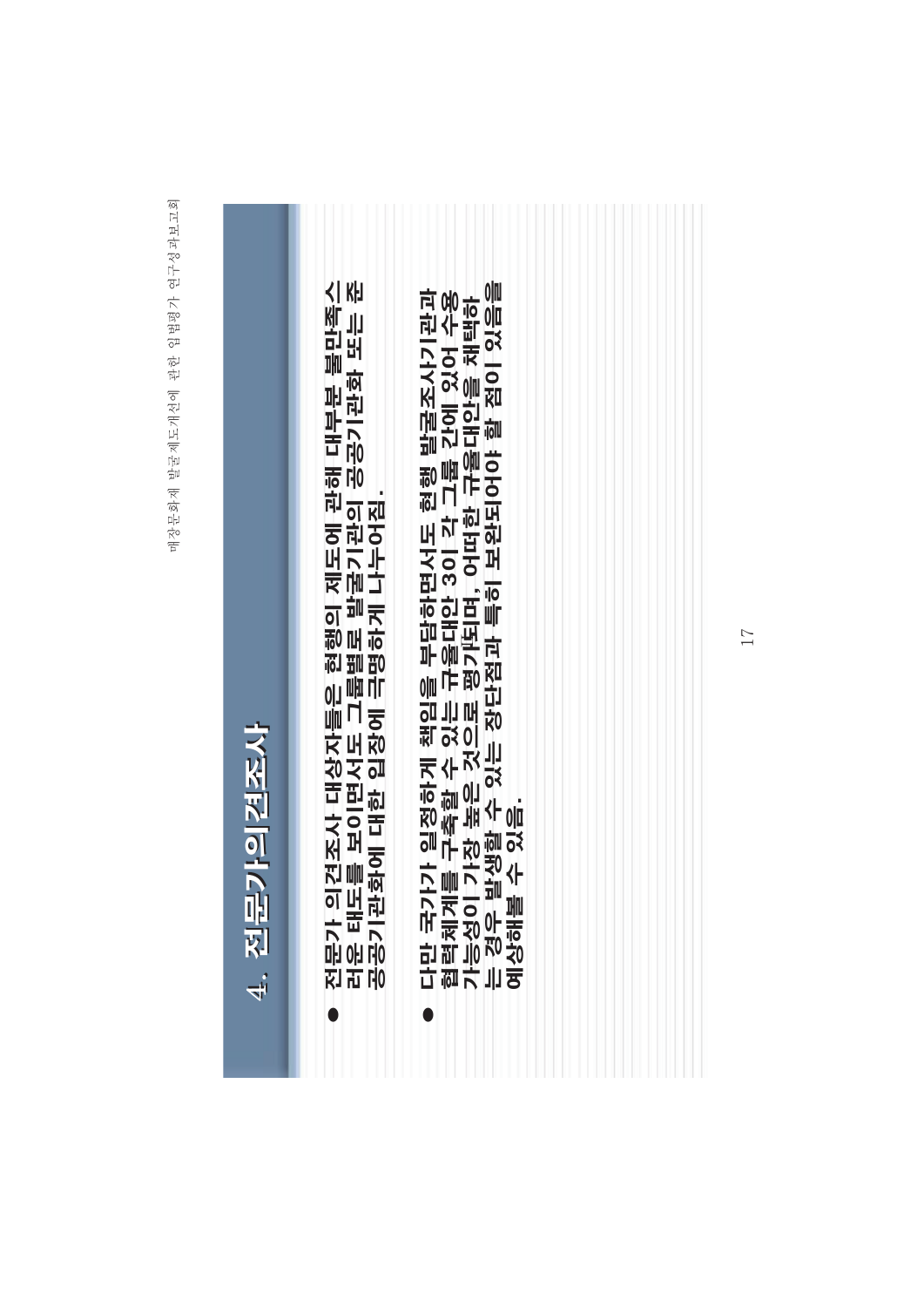| Ⅲ. 대안제시                                                                                                                                                             |
|---------------------------------------------------------------------------------------------------------------------------------------------------------------------|
| 규율대안 1<br>현행 제도의 변화가 적고 수범자의 실천가능성이 높으며 재정 부<br>담이 적을 것으로 예상되지만, 법리적으로 발굴조사기관에 대한<br>지원의 정당성이 부족하고 적자 보존에 따라 재정 부담이 증가할<br>수도 있으며 무엇보다 민원 해소에 효과에 대한 기대가 상대적으       |
| 규율대안 2<br>문제해결의 효과는 매우 를 것으로 예상되지만, 재정 부담과 관료<br>제의 역기능, 과소발굴 등의 부작용이 예상되며 현재의 실정에 비<br>추어 정책에 대한 반대 가능성 높아 정책 추진 과정에서 실현 가능<br>성이 적다고 판단됨. (공공기관 또는 연구기관을 설립하여 발굴조 |
|                                                                                                                                                                     |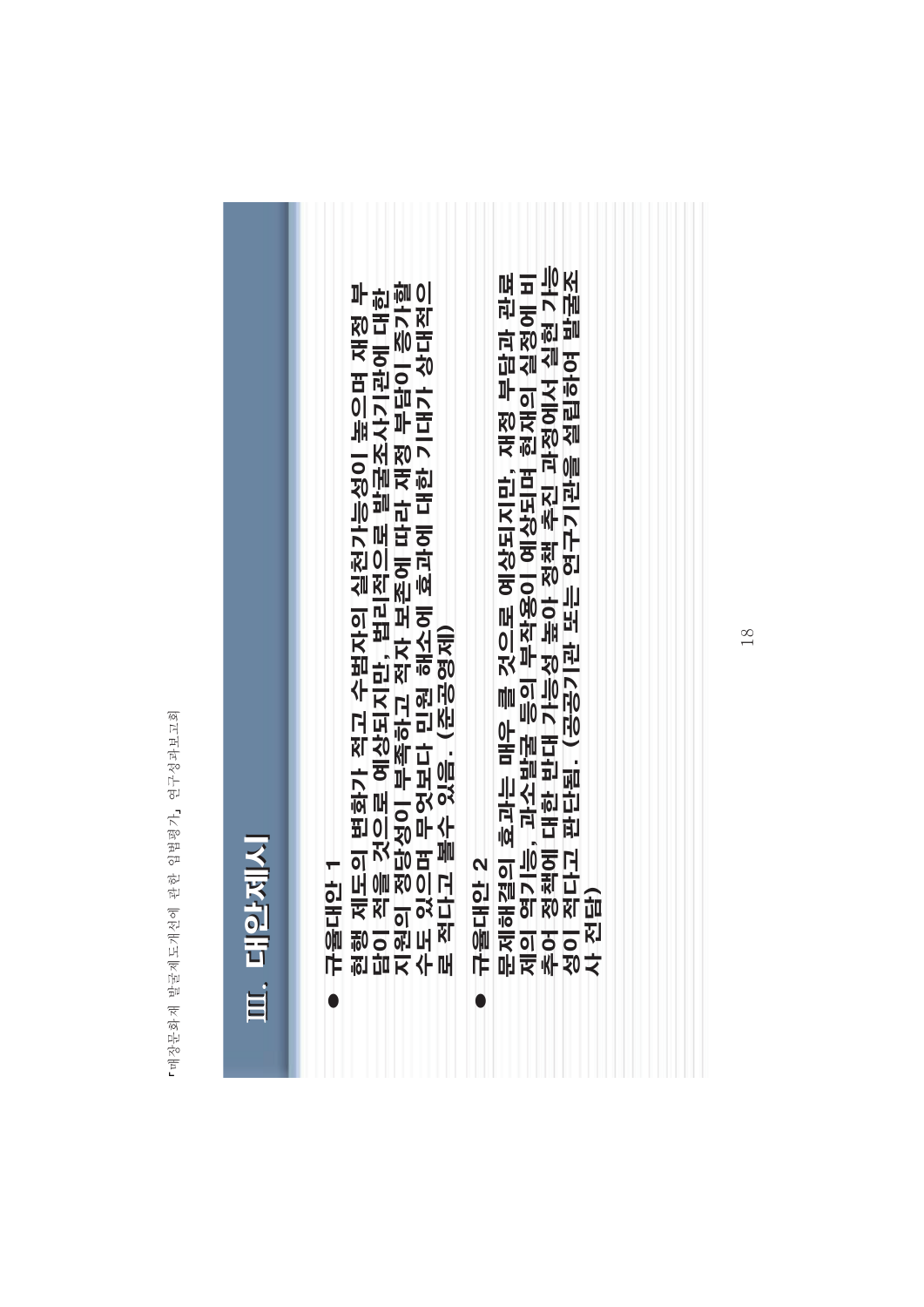| ij |
|----|
|    |
|    |
|    |
| İ  |
|    |
|    |
|    |

<u> 나동대안 3</u>  $\bullet$ 

(공문) 업무 발굴조사기 기업 이 관리 대표 한 번 있다.

규율대안 2에 비해 상대적으로 적은 비용으로 문제 해결 가능성이<br>높으나 공적 영역과 사적 영역의 적정한 분담이 필요함(예: 수중<br>발굴, 지표조사, 시굴조사 등은 공적 영역에서 담당하며, GIS 구<br>축과 발굴조사보고서의 종합정리, 사적 영역의 품질 개선에 대한<br>관리와 교육 기능 및 정보제공기능 등을 담당)

규율대안 3이 현실적으로 최적의 대안이라고 판단되지만 이러한<br>경우에도 GIS 조기구축을 위한 노력과 조사 발굴에 대한 전문성<br>과 객관성 확보를 위한 견제장치 마련, 연구조사원 등에 대한 엄격 한 자격기준과 처우 개선, 공공기관으로서 발굴조사기관과 현재의<br>발굴조사기관 간의 협조체제 구축 등이 병행되어야 할 것임.  $\hat{\mathbb{I}}$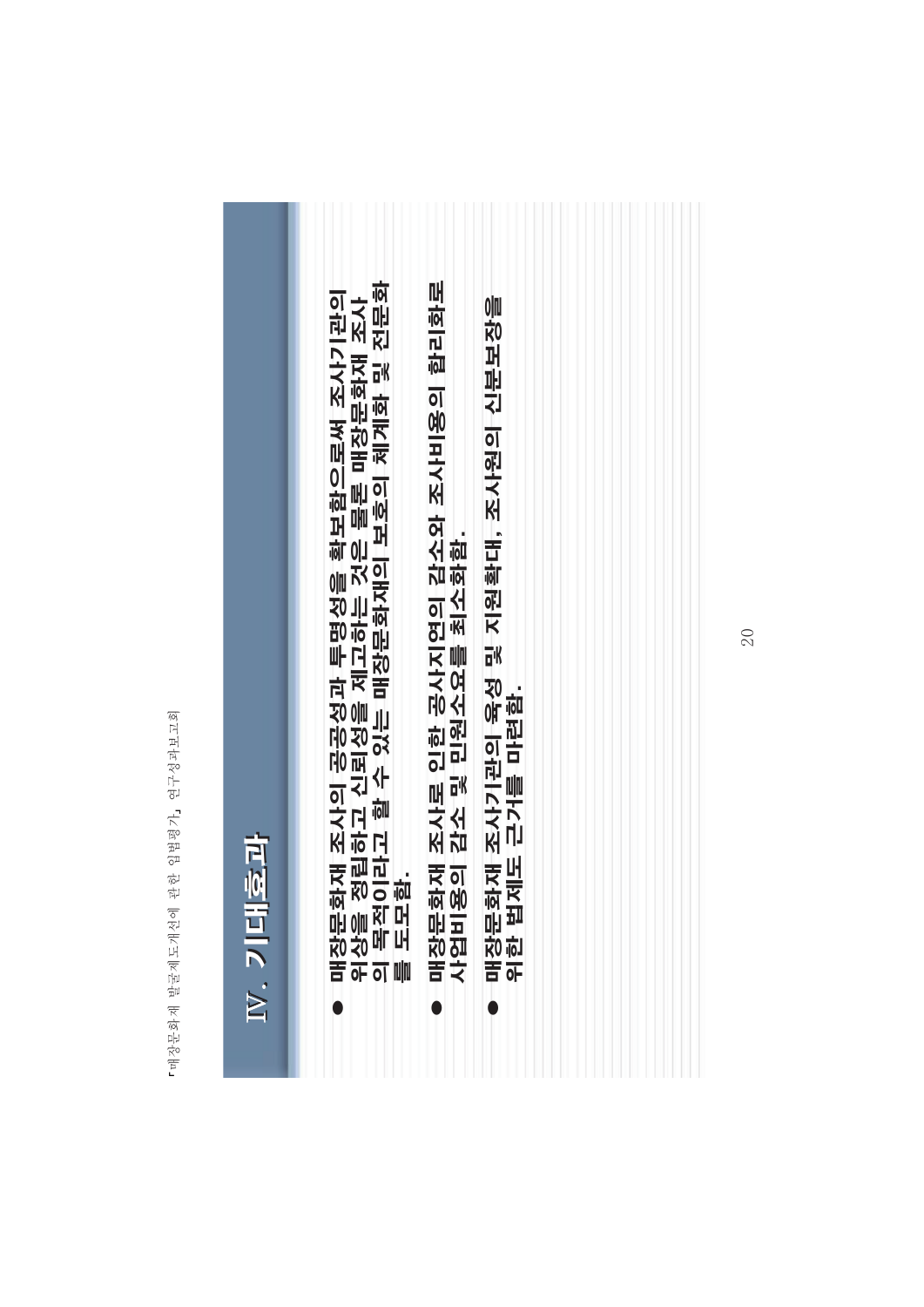회의록

회의록

<정상우>

사전적 입법평가가 매우 재미있는 부분이 아니었나 하는 생각이 든 다. 다양한 방법론을 시도해 볼 수 있다. 발전가능성이 높은 부분이 아닌가 싶다. 문화재분야에 대한 비용편익분석이 가능한지에 대한 의 견이 분분했는데. 워낙 규율대안들이 서로 상반되는 것이 많았음에도 불구하고 비용편익분석을 다 맞추었다는 점은 의의가 있다. 적어도 매 장문화재발굴협회 및 문화재청의 지표를 통해 규율대안간 편익의 비 교고찰의 경우 규율대안 3이 가장 편익이 높은 것으로 결론을 내린 점은 상당히 향후 정책 입안이 타당성 논증을 위한 객관적 자료로서 상당히 신빙성이 높은 방법론이 될 듯 싶다. 정책평가와 유사한 사전 입법평가의 경우 매우 정책현장에서 필요한 분야인 듯하며 설문조사 의 경우 향후 계속적으로 진행한다면 연구 후속조치로서 적절할 듯 싶다. 감리기관에 대한 내용의 경우 문화재청와 협의 하에 차후 제도 마련을 하면 더 높은 정책반영에 기여할 수 있지 않을까 생각된다.

< 박순발 >

아무리 기간이 짧더라도 기본적으로 필요할 내용이 있는데 내용을 취합을 하신 듯 싶다. 문화재보호법 개정 이후 국회에 현재 계류되어 있는 상황에서 굉장히 빠르게 연구성과를 내어주셔서 뜻 깊은 연구라 생각된다. 연구보고서의 경우 문화재 부분에 있어서 규율대안을 통해 서 타당성 있게 정리해 주셔서 좋은 연구라 판단된다. 규율대안 1의 경우 공공성 차원, 조사의 품질제고와 관련된 감리제도의 경우, 감리 전담기관이 설치되었다 하더라도 그것이 준공영제라 할 수 있는지에

21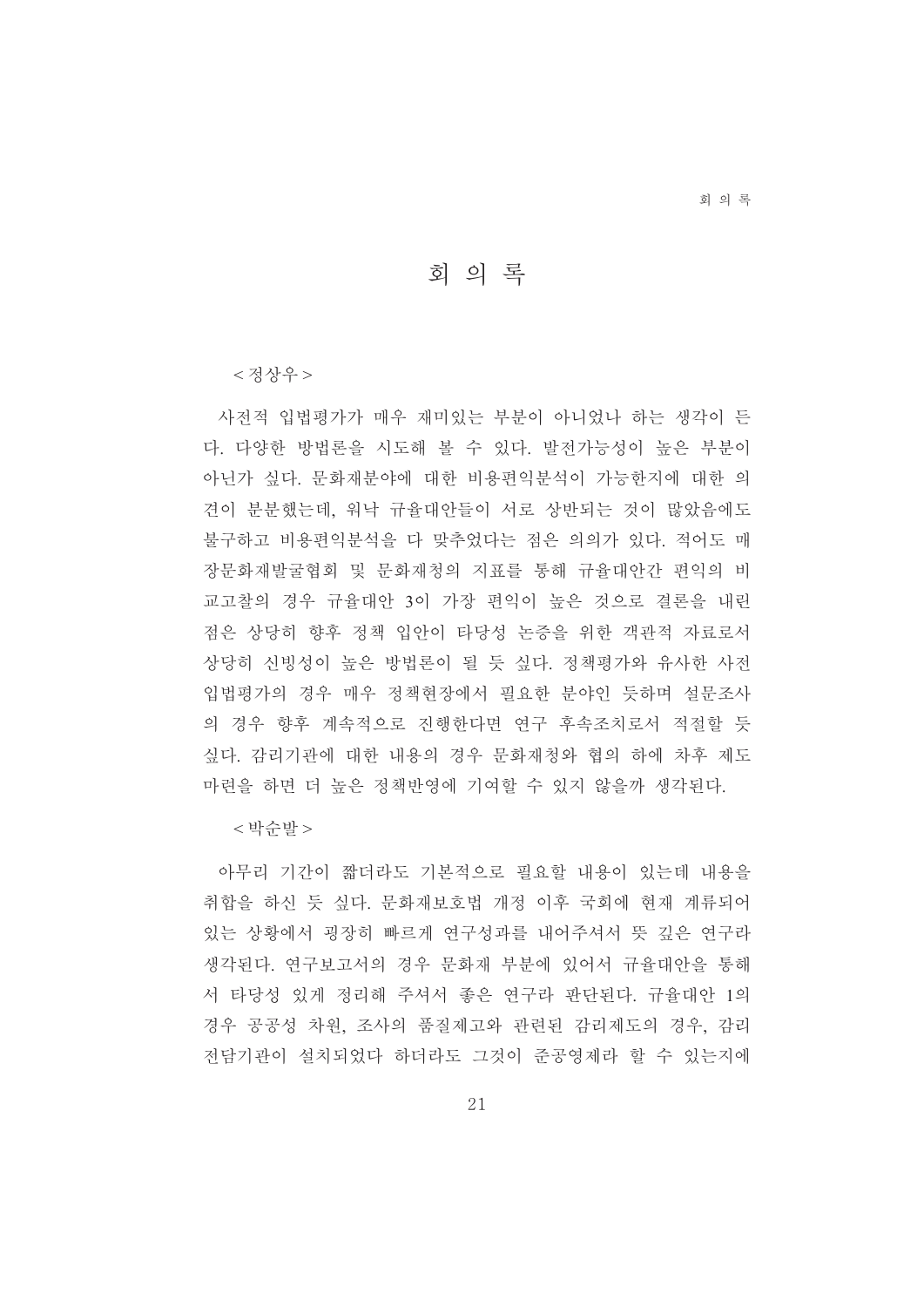대해서는 의문이 있다. 규율대안 2와 규율대안 3이 나올 수 있는 것 은 매장문화재조사의 경우 대부분 민간위탁되어 있는 현실을 개선할 필요성은 분명히 있다는 점을 강조하고 싶다. 흔히 법제 선진화를 얘 기할 때는 한국의 경우 현저하게 민간에 전적인 방치형이라 할 수 있 을 정도로 민간중심의 구도이다. 문화재청이 시행하고 있는 정책의 경우 한시적일 정책일 수 받게 없다. 정책시행시 시장의 거센 반발이 있겠지만 그렇다고 이를 이룰 수 없다는 생각이 들고 규율대안 1의 경우는 현실적인 대책이지만 근본적일 수 없으며, 규율대안 2가 가장 타당성이 있다고 생각한다. 문화재에 대한 경제성 분석을 통한 지표 화의 경우 항상 타당성을 현혹하기 가장 좋은 방법일 수 있기 때문에 근본적으로 문화재의 가치는 돈으로 할 수 없는 국가의 정체성에 대 한 부분이므로 경제성의 수치에 대한 신뢰도는 약한 부족하다고 생각 된다. 규율대안에 대한 경제분석의 경우 좀 더 프랙티컬하게 실행하 였으면 한다.

<이주헌 >

현장에 발굴조사기관과의 문제가 발생하는 경우 직접 듣는 입장이 다 보니 1995년 이후 재단이 74개 대학까지 합하면 160개 기관이 있 는데, 새로운 판을 짠다면 상당히 혼란이 오는데, 현실적 어려움을 고 려해 정부지워금을 주게 되면 지자체의 경우 지표조사만 하고 발굴조 사는 민간에 위탁하는 것으로 하는 방안으로 운영될 수 있으며 이러 한 방법이 현행 제도와 병행하면서 또 다른 대안으로 설정될 수 있지 않는가 하는 생각이 든다.

< 황권순 >

행정절차 감소화, 부정확했던 결정과정의 투명화까지 모든 노력을 다했다. 발굴공영제라는 고민을 해왔었는데 기획재정부도 동의했지만